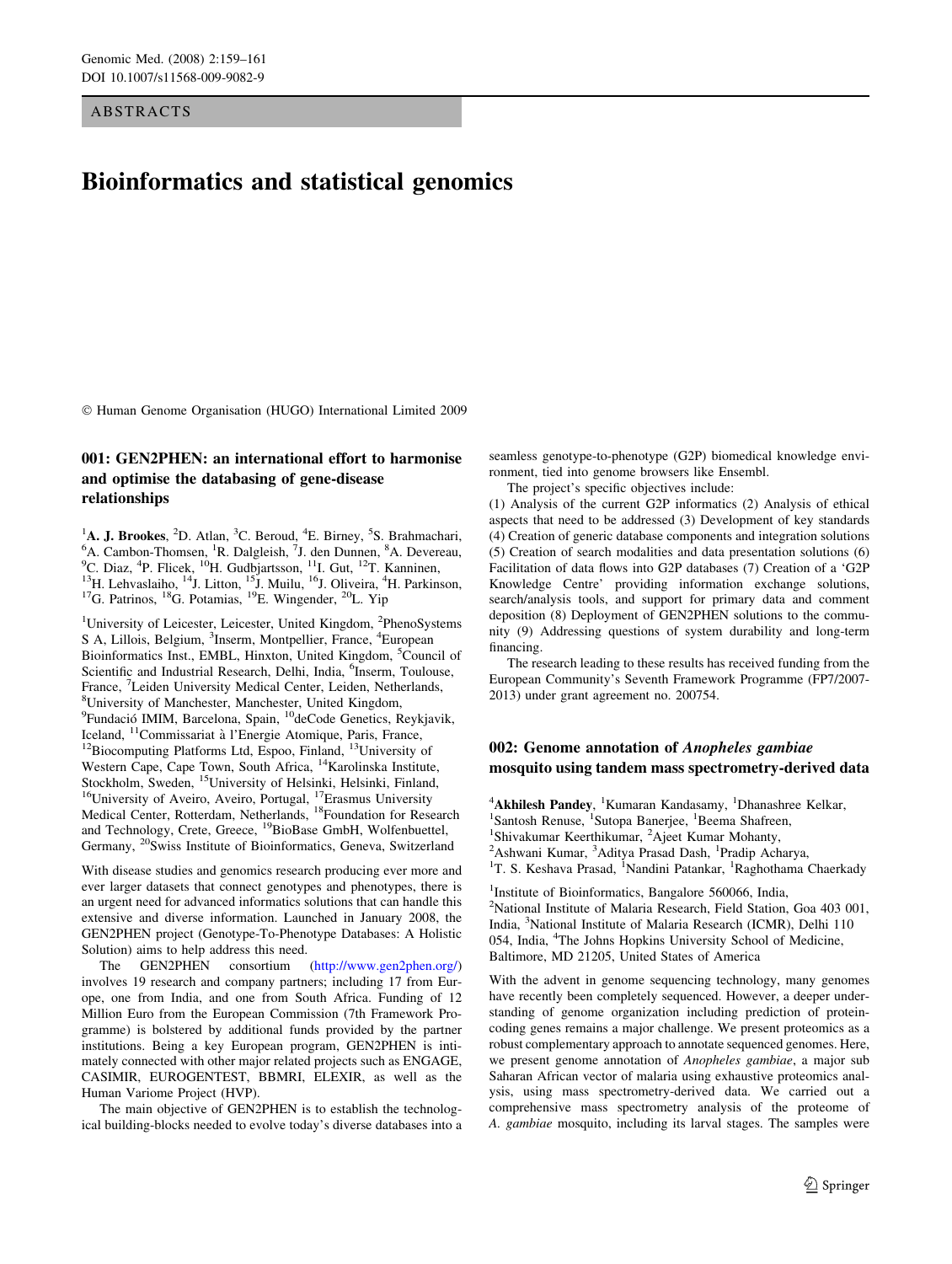homogenized and digested using trypsin and the extracted proteins fractionated using strong cation exchange chromatography. Each fraction was then subjected to liquid chromatography tandem mass spectrometry (LC-MS/MS) using a quadrupole time-of-flight mass spectrometer. The MS/MS data was searched against non-redundant protein database of all species of Anopheles, Aedes and Drososphila genera. This approach allowed us to validate a number of proteins that were labelled as 'hypothetical' in the A. gambiae databases. We were also able to identify proteins that were missed in A. gambiae protein databases but were either known or predicted in related species. An alternative approach that we took was to search the MS/MS data against a six frame translation of the genome of A. gambiae. Any peptides that were identified based on genomic sequence but were absent in protein databases were further investigated. Using this 'genome search' strategy, we identified a number of novel genes for which there was no evidence either from gene prediction programs or from transcriptomic studies. We are in the process of validating our findings using RT-PCR assays. Overall our studies show that proteomics is a good complement to transcriptomic and gene prediction approaches to annotate genomes accurately and should be used routinely.

## 003: Prediction of protein–protein interactions between a malarial parasite and human

#### Srinivasan Narayanaswamy, Krishnadev Oruganty

Molecular Biophysics Unit, Indian Institute of Science, India

Lack of large-scale efforts aimed at recognizing interactions between host and pathogens limits our understanding of many diseases. We present a simple and generally applicable bioinformatics approach for the analysis of possible interactions between the proteins of a parasite, Plasmodium falciparum, and human host. In the first step, the physically compatible interactions between the parasite and human proteins are recognized using homology detection. This dataset of putative in vitro interactions is combined with large-scale datasets of expression and sub-cellular localization. This integrated approach reduces drastically the number of false positives and hence can be used for generating testable hypotheses. We could recognize known interactions previously suggested in the literature. We also propose new predictions which involve interactions of some of the parasite proteins of yet unknown function. The method described is generally applicable to any host-pathogen pair and can thus be of general value to studies of host-pathogen protein–protein interactions.

## 004: Expression divergence during human evolution is shaped by change in genomic neighbourhood of genes

### M. Madan Babu, Sarah Teichmann, Subhajyoti De

#### MRC Laboratory of Molecular Biology, Hills Road, Cambridge CB20QH, United Kingdom

Mutations that alter the expression level or expression pattern of genes can contribute to the evolution of new species. Such changes may arise due to small-scale mutations that affect a single or a few base pairs, or due to large-scale events such as segmental duplication or chromosomal re-arrangements. Although the contribution of such mutations to the evolution of gene expression pattern has been well studied, the role of intermediate scale mutations that alter the genomic neighbourhood of a gene, i.e., position effect, remains largely unexplored. Such mutations which affect the neighbourhood of a gene may be a result of (1) recombination or duplication event that resulted in the incorporation of the gene into a completely different region or (2) insertion or deletion of genetic material around the gene.

In this work, we investigate if a change in the genomic neighbourhood of orthologous genes between human and chimp has resulted in expression divergence. By comparing genomic neighborhood of orthologous genes from human and chimp with the expression levels of transcripts from several equivalent tissues, we demonstrate that genes with altered neighborhood are likely to undergo significant expression divergence. In addition, a detailed analysis revealed that the genes which are highly expressed in the prefrontal cortex and several other brain tissues show a high incidence of altered gene neighborhood when compared to its chimpanzee ortholog. Although some of these genes were precisely characterized in the context of disease associated with human cognition, an excess of cognition related genes with altered neighborhood suggests that such a mechanism might have played an important role in the evolutionary path leading from the primate ancestor to human. Taken together, our findings suggest that, in addition to other molecular processes, position effect induced gene expression change is a fundamental mechanism that contributes to transcriptome evolution and ultimately to the evolution of new species.

## 005: Flow of information in the M. tuberculosis interactome network: pathways to drug resistance

#### Nagasuma Chandra, Karthik Raman

Bioinformatics Centre, IISc, Indian Institute of Science, Bangalore, India

The global burden of tuberculosis has taken a new dimension in the recent years due to the emergence of drug resistant varieties of Mycobacterium tuberculosis MDR and XDR-TB, posing a major threat to TB eradication. Our ability to counter resistance is limited by a lack of understanding of how resistance emerges in bacteria. It is essential to understand the ways by which resistance can emerge upon exposure to a given drug. The reductionist approach of understanding proteins individually is obviously not sufficient, even at atomistic levels, making systems biology approaches essential to gain holistic insights. To a protein–protein interactome of M. tuberculosis, drug-induced expression data from literature were incorporated. The resulting network was analysed using computational approaches, to identify high propensity routes that would be traversed to bring about drug resistance. These routes form pathways from the drug targets to the proteins involved in extrinsic and intrinsic resistance mechanisms. Identification of these pathways forms the basis for a novel rational way to counter drug resistance. Our analysis shows that different targets are prone to resistance to different extents through different mechanisms. We introduce the concept of 'co-targets', which when simultaneously inhibited with the intended target, is likely to help in combating drug resistance. Different target-'co-target' pairs are identified in the study, which are expected to be useful in the design of new antitubercular drugs and to render existing drugs more useful. This approach is inherently generic, likely to significantly impact drug discovery.

## 006: Prediction of deleterious human membrane transporter polymorphisms

### Vishal Acharya, H. A. Nagarajaram

Center for DNA Fingerprinting and Diagnostics, ECIL Road, Nacharam, Hyderabad, India

Human membrane transporters play direct roles in the absorption, disruption and elimination of nutrients, ions and many drugs. Human membrane transporters have been implicated in genetic disorders